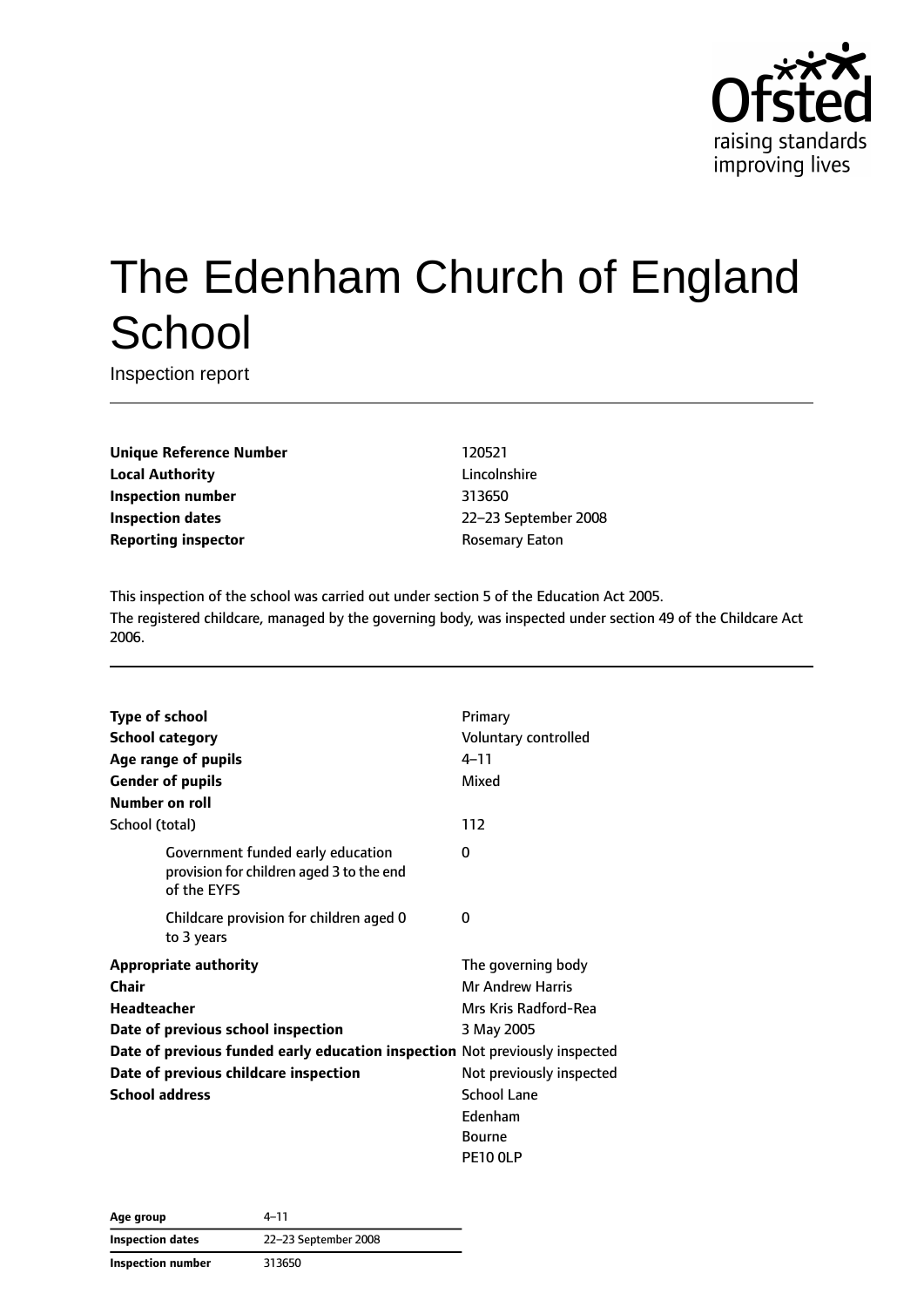**Telephone number** 01778591207 **Fax number** 01778591196

| Age group         | $4 - 11$             |
|-------------------|----------------------|
| Inspection dates  | 22-23 September 2008 |
| Inspection number | 313650               |

 $\overline{\phantom{0}}$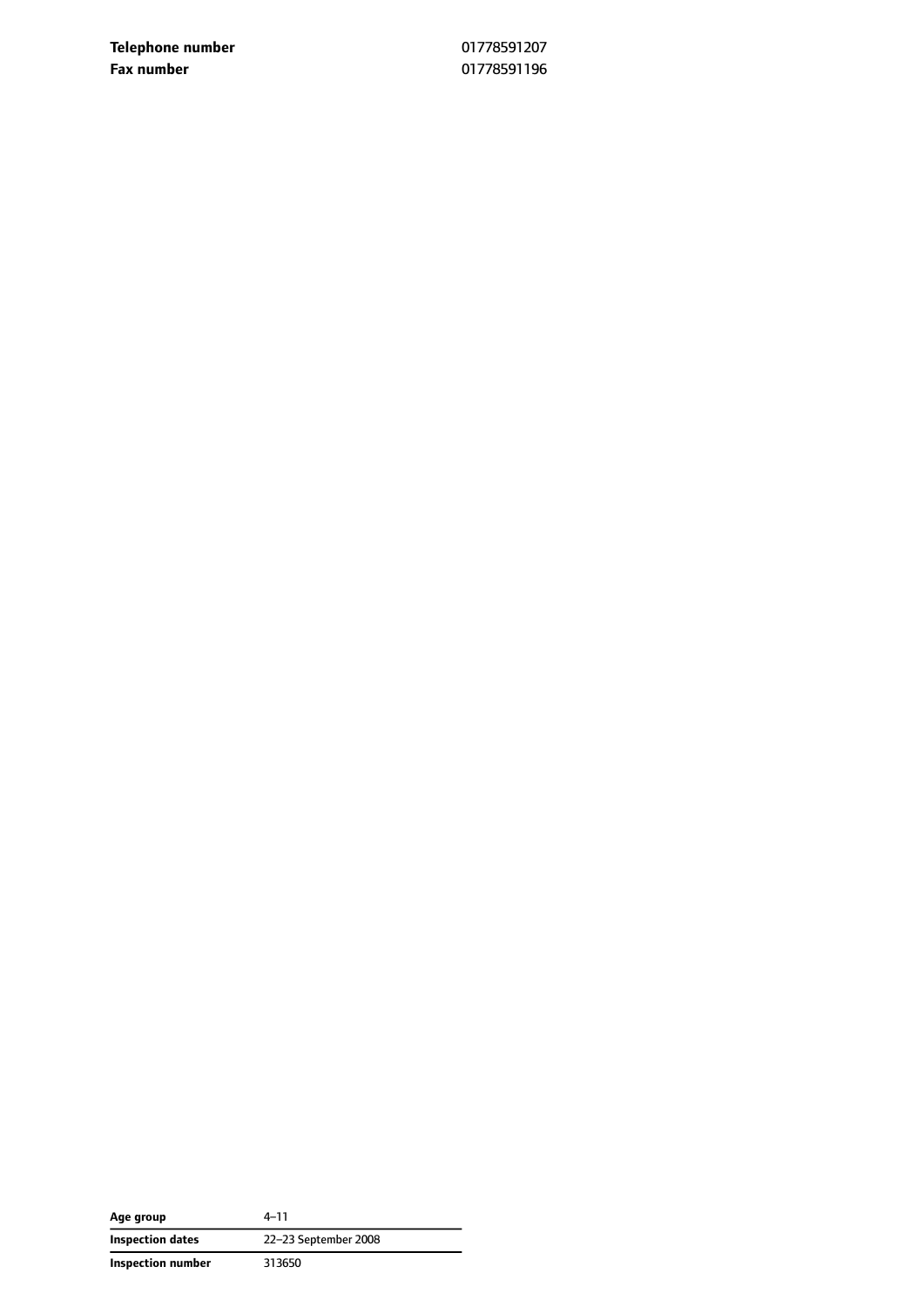.

<sup>©</sup> Crown copyright 2008

Website: www.ofsted.gov.uk

This document may be reproduced in whole or in part for non-commercial educational purposes, provided that the information quoted is reproduced without adaptation and the source and date of publication are stated.

Further copies of this report are obtainable from the school. Under the Education Act 2005, the school must provide a copy of this report free of charge to certain categories of people. A charge not exceeding the full cost of reproduction may be made for any other copies supplied.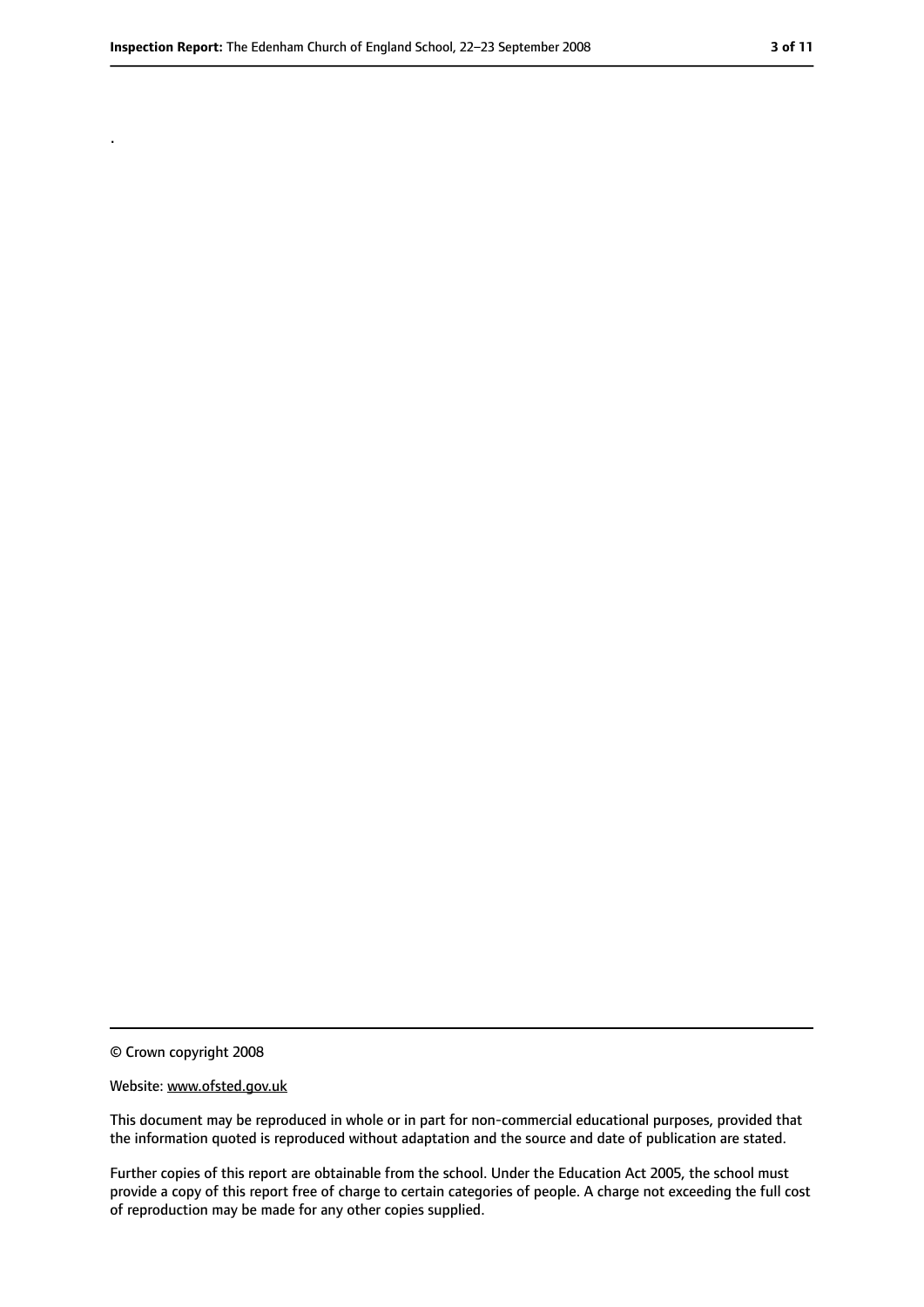# **Introduction**

The inspection was carried out by one Additional Inspector.

#### **Description of the school**

This is a small primary school serving a rural community. Few of its pupils are eligible for free school meals. Almost all of the pupils are White British and very few speak English as an additional language. The proportion of pupils with learning difficulties and/or disabilities is smaller than average. There are 16 children in the Early Years Foundation Stage (EYFS). When they join the Reception class, children's skills vary considerably but in recent years have been broadly in line with the expectations for children of this age. The headteacher joined the school in January 2008. The school has achieved the Activemark.

#### **Key for inspection grades**

| Outstanding  |
|--------------|
| Good         |
| Satisfactory |
| Inadequate   |
|              |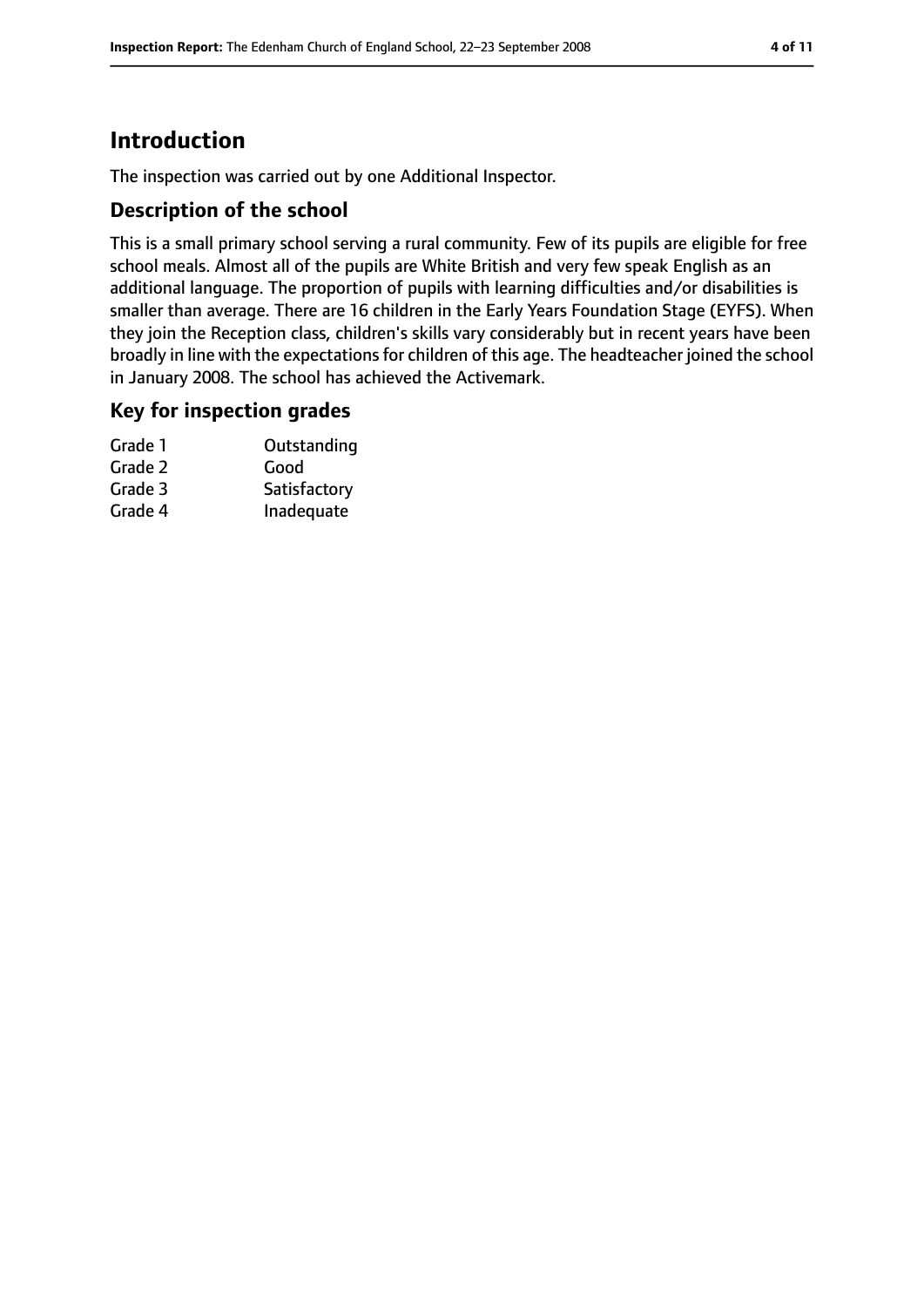# **Overall effectiveness of the school**

#### **Grade: 3**

The school correctly judges its effectiveness to be satisfactory. However, it is an improving school and has some good features. Amongst these is the provision for children in the EYFS, who make fast progress during the Reception year. Throughout the school, pupils' personal development is good. They enjoy school greatly and value the friends they make. 'I like being at a small school, because everyone knows me', summed up one young pupil. Older pupils in particular have many opportunities to take on responsibilities and contribute to the school community. They relish being house captains or school councillors and willingly take on jobs such as picking up litter or setting out the dining room. The Activemark recognises the wide range of sporting activities available to pupils. These are very popular and are supported by very strong links with a number of local secondary schools. Physical education is a good aspect of the curriculum, which is satisfactory in the main.

Pupils are adamant that they feel safe in school. They know exactly what to do if they have any concerns and are confident that staff will do their best to help them. The governors fulfil their statutory responsibilities and ensure that the school meets current Government safeguarding requirements. Staff are fully aware of the school's child protection policy and procedures and are vigilant in promoting pupils' safety and well-being.

At the end of Year 6 standards are above average, particularly in reading and science. This represents satisfactory progress from pupils' individual starting points in Year 1. Pupils do not all make enough progress to reach the challenging targets set for them to achieve well in writing and mathematics, although their progress in reading is good. Consequently, pupils' achievement is satisfactory overall and matches the quality of teaching. Teachers know pupils very well and make careful assessments of the levels at which they are working. However, this information is not always used to the full when planning lessons. Too often, tasks are the same for all pupils and are not tailored closely enough to what different groups of pupils need to learn next.

Leadership and management are satisfactory overall although the headteacher provides good leadership. She has accurately pinpointed what the school does well and where improvement is needed. This self-evaluation ensures that the school has a satisfactory capacity to improve. The headteacher has taken decisive steps to tackle priority areas such as improving achievement in writing and mathematics. For example, meetings during which teachers examine and discuss samples of pupils' work are enabling them to identify how progress can be accelerated. A 'Vision Evening' brought together all staff and governors, ensuring that all are fully aware of the school's direction. Governors are committed and supportive and make a sound contribution to many aspects of school life. The school provides satisfactory value for money.

#### **Effectiveness of the Early Years Foundation Stage**

#### **Grade: 2**

The school provides well for children in the EYFS. By the end of the Reception year, children achieve well and their skills often exceed the expectations for their age. They make particularly good progressin the area of communication, language and literacy. Teaching is good. A particular strength is the teacher's ability to extend the learning of individual children by asking questions that make them think hard. The curriculum is well planned. Children have daily opportunities to be independent learners and to work and play outdoors. They thoroughly enjoy developing their skills by investigating resources in the role-play hospital or talking together as they create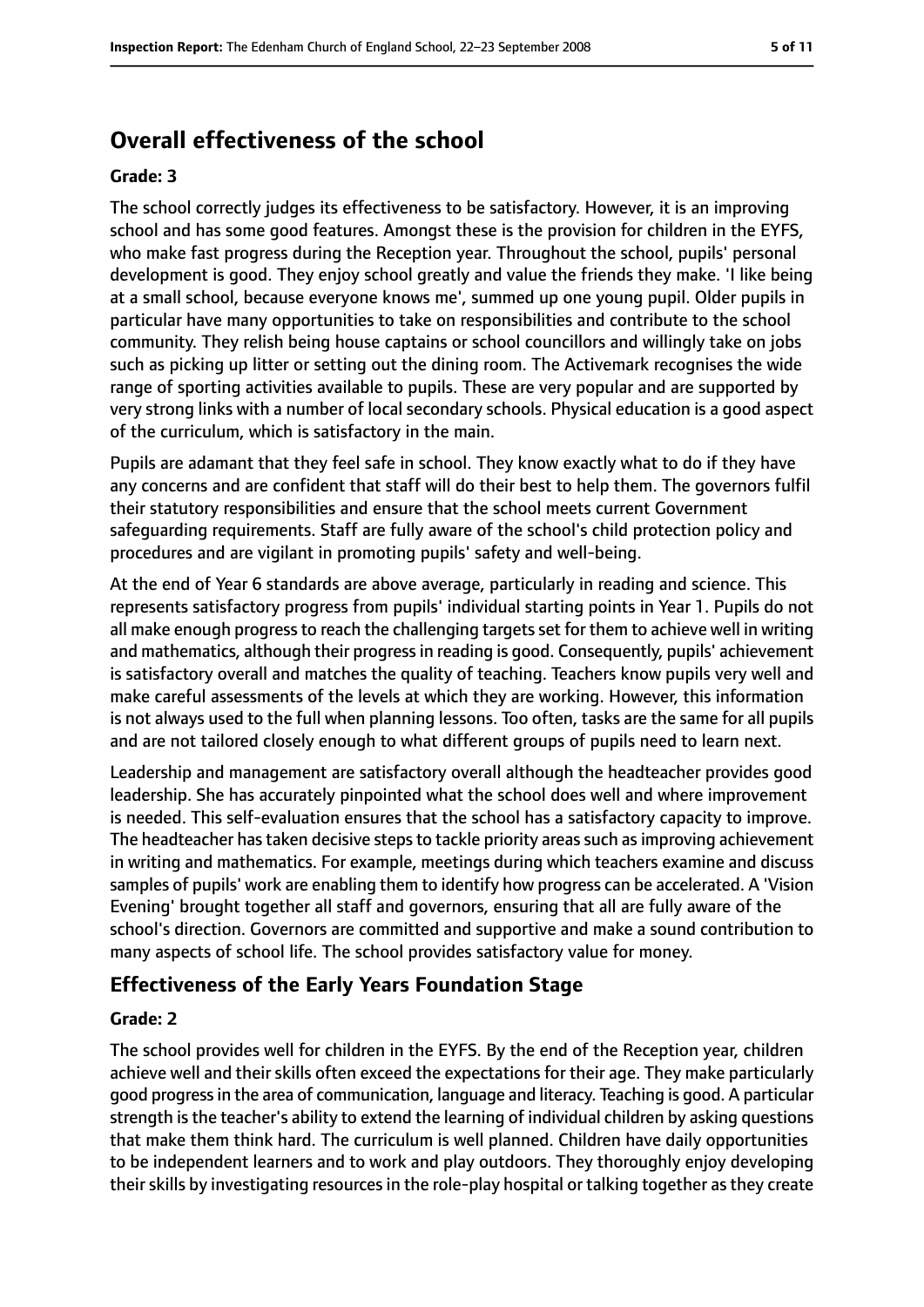an imaginary party. The attention paid to children's welfare is good. There are very good links with Nursery providers and with parents. These help to ensure that children settle in quickly and start learning straight away. Leadership and management are good, with high expectations for children. Assessment systems are well organised and the information gathered is used effectively to make sure that children's individual needs are met.

## **What the school should do to improve further**

- Improve achievement in writing and mathematics in Year 1 to Year 6.
- Ensure that teaching consistently meets the needs of all pupils.

A small proportion of schools whose overall effectiveness is judged satisfactory but which have areas of underperformance will receive a monitoring visit by an Ofsted inspector before their next section 5 inspection.

# **Achievement and standards**

#### **Grade: 3**

National Year 6 test results show that despite reaching above average standards pupils' progress and achievement have been broadly satisfactory for the past few years. The school's assessment records indicate that this was also the case during the last academic year. Progress tends to be slowest in writing and mathematics, especially pupils' ability to solve problems and use and apply their numeracy skills. Pupils who find learning particularly difficult also make satisfactory progress. Those in the early stages of learning English as an additional language quickly gain confidence and benefit from the plentiful opportunities for them to practise their speaking skills. In reading and science, greater than expected proportions of pupils reach the higher National Curriculum levels.

# **Personal development and well-being**

#### **Grade: 2**

Spiritual, moral, social and cultural development is good. Pupils show concern for others and develop a strong social conscience. They are ready to stand up for their beliefs and individuals regularly elect to lead assemblies, raising other pupils' awareness of causes they hold dear. They develop skills such as the ability to work as part of a team, preparing them well for their future lives. Behaviour is good and is often exemplary during lessons. Pupils report that there is some bullying but they don't consider this to be a significant problem. They know that they must report their concerns at once. Pupilslearn to take some responsibility for their own safety. For example, they are clear that they shouldn't listen to music when crossing the road. They are well aware of how to live healthy lifestyles and particularly enjoy activities such as football and multi-gym. Attendance rates are above average. Pupils are familiar figures in the local community. They are increasingly learning about cultures other than their own, through visits and links with other schools.

# **Quality of provision**

## **Teaching and learning**

#### **Grade: 3**

Relationships between staff and pupils are very positive. Teachers are quick to praise pupils' efforts and this ensures that they are keen to get involved and attempt to answer questions. Lessons run smoothly because teachers have high expectations of pupils' behaviour. Teaching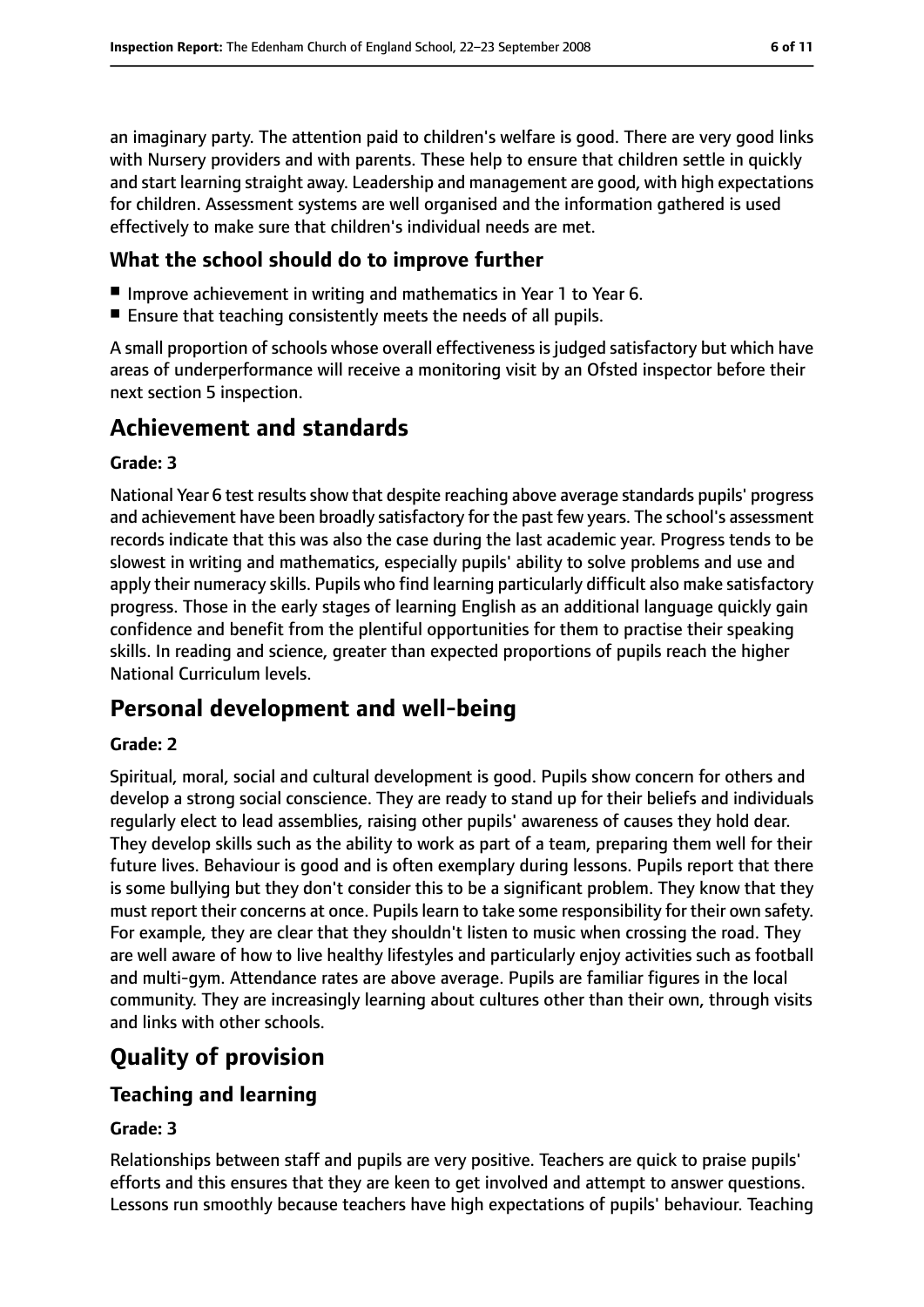assistants often make important contributions to lessons, for example, by supporting pupils who find learning especially difficult. In an English lesson for pupils in Years 1 and 2, the teacher adapted the task well to suit the lower attaining pupils. She provided objects such as pieces of fruit to help pupils identify the sounds at the start of words. On some other occasions, too little account is taken of what pupils have already learned, so tasks are easy for some and difficult for others. The pace of learning slows in these instances. Pupils are not consistently involved in evaluating their own work and progress. Nevertheless, some older pupils comment that they would like to learn faster. Teachers are increasingly using pupils' first-hand experiences, such as a visit to Sir Isaac Newton's childhood home, as starting points for learning.

#### **Curriculum and other activities**

#### **Grade: 3**

The curriculum meets legal requirements and provides some good opportunities for enrichment. The school effectively uses valuable resources in the local community as interesting contexts for learning. A nearby estate was the scene of a nature trail for younger children. The arts are given due prominence. Many pupils learn to play musical instruments and a recent day focused on pop art. Pupils worked in mixed age groups, inspired by artists such as Andy Warhol. Increasingly, links are made between subjects, but the school has identified the need for more opportunities for pupils to apply their mathematical and writing skills during lessons in all subjects. At the same time, pupils are starting to take part in activities that enable them to build on the independent learning skills acquired in the EYFS with the weekly 'activity zone' allowing them to work in different ways.

### **Care, guidance and support**

#### **Grade: 3**

Staff are very knowledgeable about the pupils and their circumstances and do their best to keep them safe. Potential risks posed by activities and the site are assessed and suitable actions are taken to minimise them. A pedestrian gate has recently been installed. This and a 'walking bus', led by a governor, help to alleviate crowding at the end of the school day. The school meets all the safeguarding requirements for recruiting staff. Links with a range of agencies enhance the provision for pupils who find learning most difficult. Parents of new pupils are welcomed warmly, making a strong contribution to community cohesion. Academic guidance is satisfactory. Marking is variable but often tells pupils exactly how they can improve.

# **Leadership and management**

#### **Grade: 3**

Other than the headteacher, teachers' leadership skills are in the early stages of development. They have begun to take part in observations of each other's lessons in order to share good practice and allow them to play a larger part in evaluating the school's performance. The headteacher has introduced a more efficient system to track pupils' progress. This is starting to enable teachers to identify quickly if an individual is not on line to meet their targets, so extra help can be provided promptly. It is too soon for the raft of improvements in provision instigated in recent months to have had a measurable impact on pupils' progress and achievement. However, they demonstrate a very determined and carefully constructed intention to move the school forward. Pupils are all encouraged to play their part in the life of the school and the village, making a satisfactory contribution to community cohesion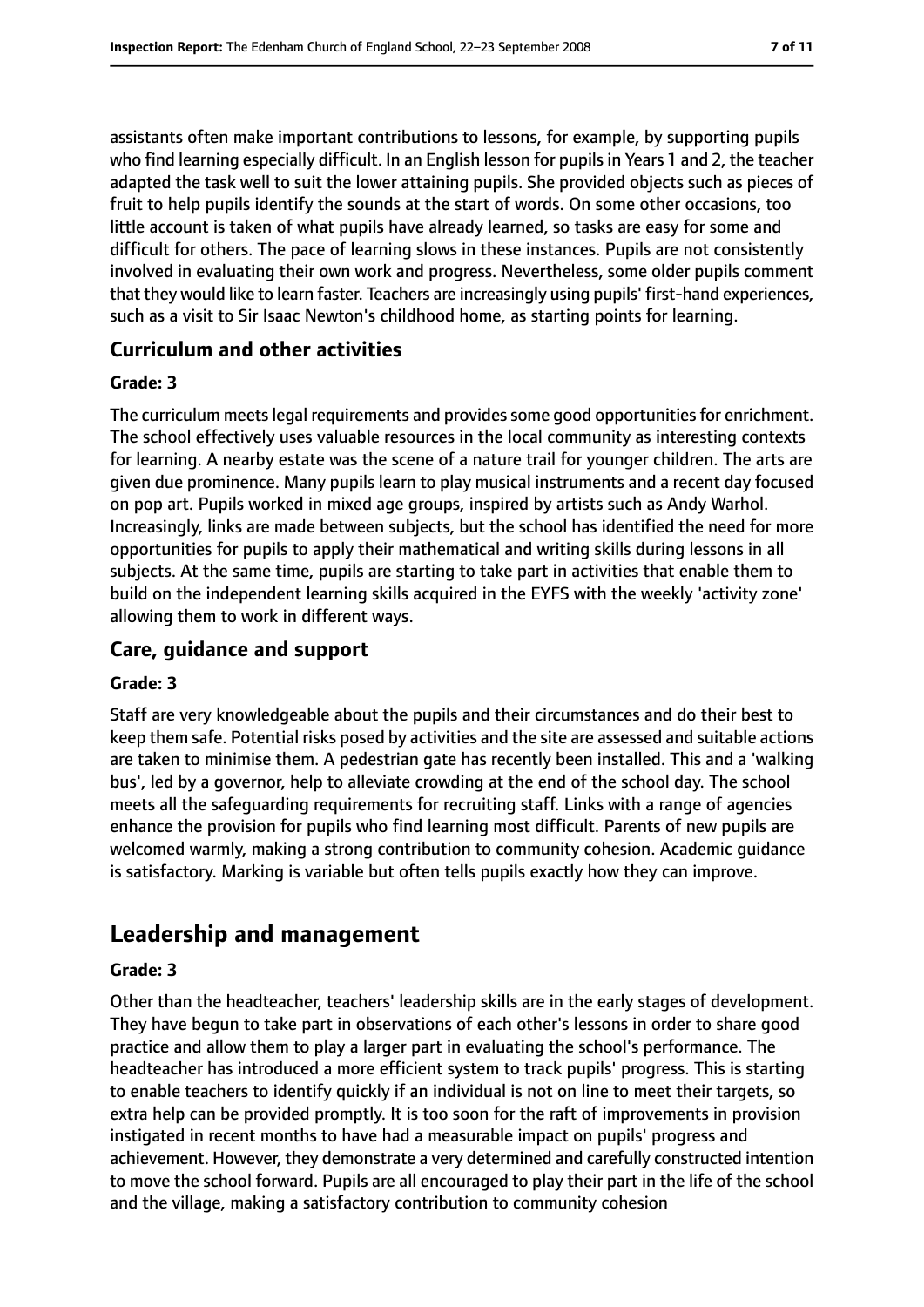**Any complaints about the inspection or the report should be made following the procedures set out in the guidance 'Complaints about school inspection', which is available from Ofsted's website: www.ofsted.gov.uk.**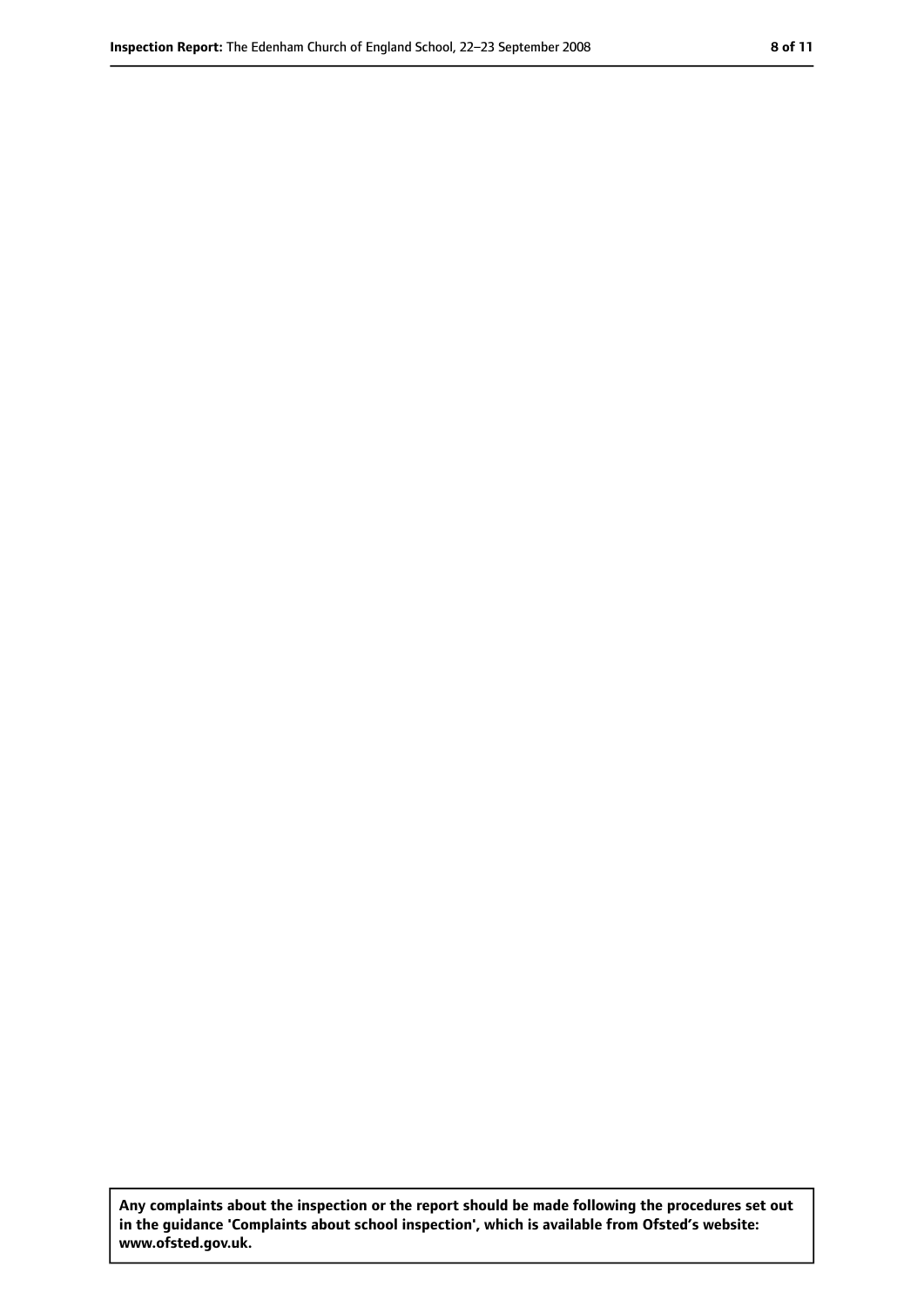# **Inspection judgements**

| Key to judgements: grade 1 is outstanding, grade 2 good, grade 3 satisfactory, and | <b>School</b>  |
|------------------------------------------------------------------------------------|----------------|
| arade 4 inadequate                                                                 | <b>Overall</b> |

#### **Overall effectiveness**

| How effective, efficient and inclusive is the provision of<br>education, integrated care and any extended services in meeting the<br>needs of learners? |     |
|---------------------------------------------------------------------------------------------------------------------------------------------------------|-----|
| Effective steps have been taken to promote improvement since the last<br>inspection                                                                     | Yes |
| How well does the school work in partnership with others to promote learners'<br>well being?                                                            |     |
| The capacity to make any necessary improvements                                                                                                         |     |

## **Effectiveness of the Early Years Foundation Stage**

| How effective is the provision in meeting the needs of children in the<br>l EYFS?            |  |
|----------------------------------------------------------------------------------------------|--|
| How well do children in the EYFS achieve?                                                    |  |
| How good are the overall personal development and well-being of the children<br>in the EYFS? |  |
| How effectively are children in the EYFS helped to learn and develop?                        |  |
| How effectively is the welfare of children in the EYFS promoted?                             |  |
| How effectively is provision in the EYFS led and managed?                                    |  |

## **Achievement and standards**

| How well do learners achieve?                                                                               |  |
|-------------------------------------------------------------------------------------------------------------|--|
| The standards <sup>1</sup> reached by learners                                                              |  |
| How well learners make progress, taking account of any significant variations<br>between groups of learners |  |
| How well learners with learning difficulties and/or disabilities make progress                              |  |

<sup>&</sup>lt;sup>1</sup>Grade 1 - Exceptionally and consistently high; Grade 2 - Generally above average with none significantly below average; Grade 3 - Broadly average to below average; Grade 4 - Exceptionally low.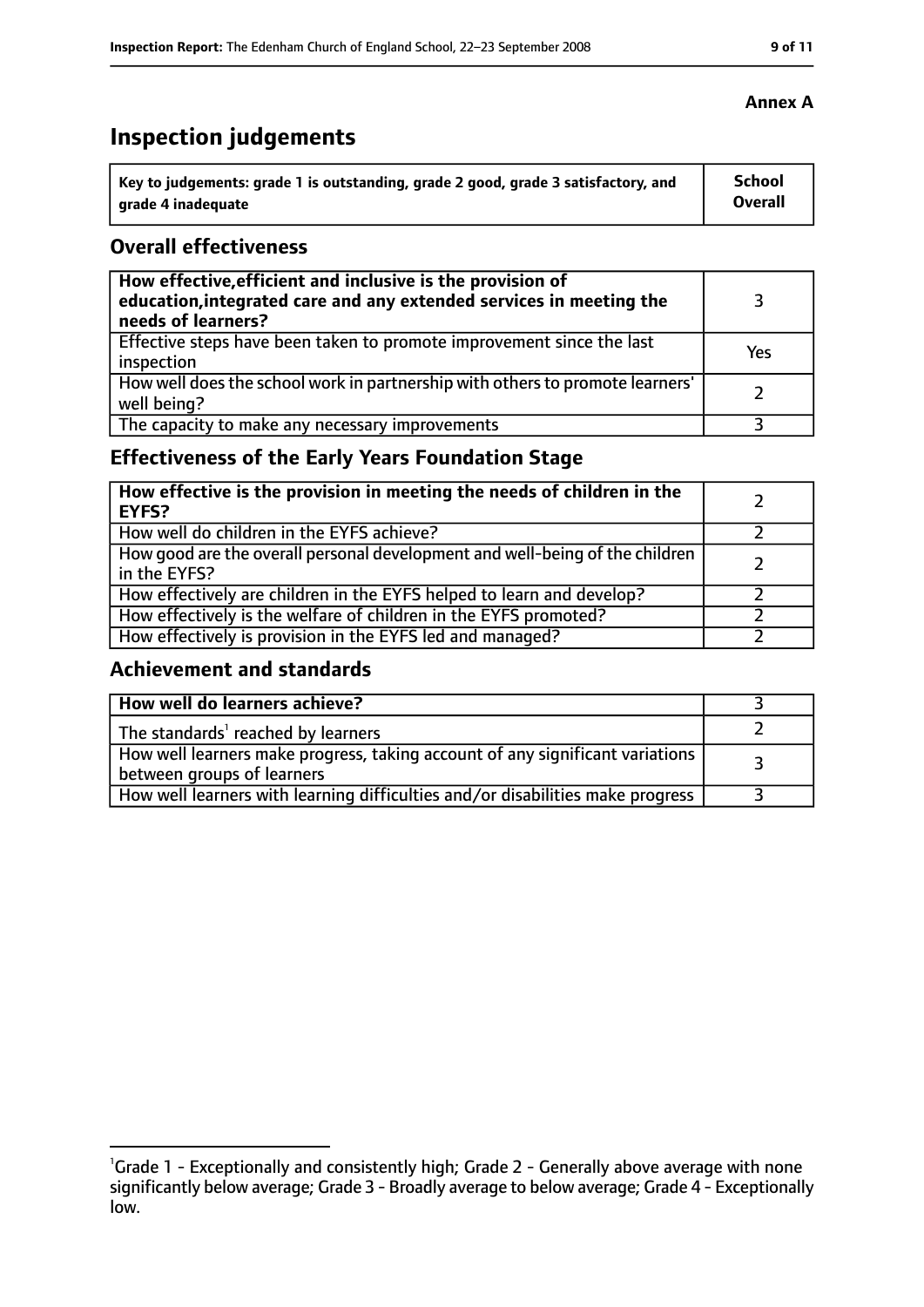## **Personal development and well-being**

| How good are the overall personal development and well-being of the<br>learners?                                 |  |
|------------------------------------------------------------------------------------------------------------------|--|
| The extent of learners' spiritual, moral, social and cultural development                                        |  |
| The extent to which learners adopt healthy lifestyles                                                            |  |
| The extent to which learners adopt safe practices                                                                |  |
| The extent to which learners enjoy their education                                                               |  |
| The attendance of learners                                                                                       |  |
| The behaviour of learners                                                                                        |  |
| The extent to which learners make a positive contribution to the community                                       |  |
| How well learners develop workplace and other skills that will contribute to<br>their future economic well-being |  |

# **The quality of provision**

| $\mid$ How effective are teaching and learning in meeting the full range of<br>  learners' needs?       |  |
|---------------------------------------------------------------------------------------------------------|--|
| How well do the curriculum and other activities meet the range of needs and<br>  interests of learners? |  |
| How well are learners cared for, quided and supported?                                                  |  |

## **Leadership and management**

| How effective are leadership and management in raising achievement<br>and supporting all learners?                                              |     |
|-------------------------------------------------------------------------------------------------------------------------------------------------|-----|
| How effectively leaders and managers at all levels set clear direction leading<br>to improvement and promote high quality of care and education |     |
| How effectively leaders and managers use challenging targets to raise standards                                                                 | 3   |
| The effectiveness of the school's self-evaluation                                                                                               | 3   |
| How well equality of opportunity is promoted and discrimination eliminated                                                                      | 3   |
| How well does the school contribute to community cohesion?                                                                                      | 3   |
| How effectively and efficiently resources, including staff, are deployed to<br>achieve value for money                                          |     |
| The extent to which governors and other supervisory boards discharge their<br>responsibilities                                                  | 3   |
| Do procedures for safequarding learners meet current government<br>requirements?                                                                | Yes |
| Does this school require special measures?                                                                                                      | No  |
| Does this school require a notice to improve?                                                                                                   | No  |